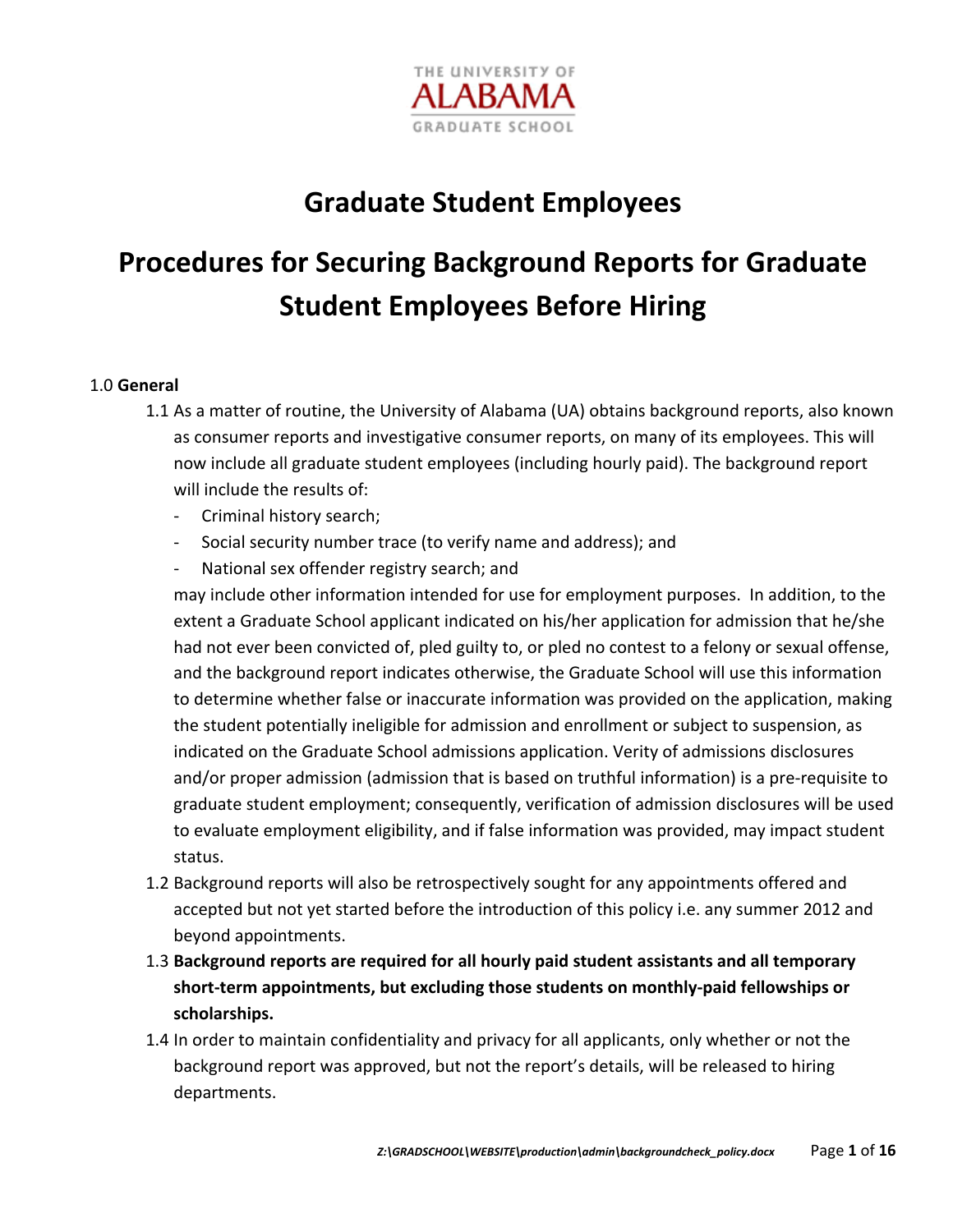

- 1.5 Deans and department heads will be responsible for ensuring that all potential graduate student employees offered appointments through their departments are subject to a background report and before the graduate student employee can take up his or her appointment that the hiring department has been notified by the Graduate School that the background report has been approved.
- 1.6 The Graduate School dean retains ultimate discretion and authority for approving or not approving graduate student employee applicants based on information in background reports. The dean will be responsible for determining under this policy the appropriate responses to each category of background disclosure; including acceptances, rejections, and which background reports must be reviewed by the GS Committee.
- 1.7 All approved background reports will result in approval for potential hire.
- 1.8 For all adverse background reports, a "pre‐adverse action letter" (PAAL) will be sent by the consumer reporting agency to the prospective graduate student employee advising him or her of the adverse background report. This will provide the potential graduate student employee the opportunity to verify the accuracy of the background report and/or submit additional information if needed or requested.
- 1.9 The Graduate Student Employee Background Review Committee (GS Committee) will review adverse background reports for potential graduate student employees and any responses from the same to the PAAL and decide whether or not to approve a hire. Background reports will not be used to discriminate on the basis of race, color, national origin, ancestry, religious creed, gender, sexual orientation, disability or handicap, age, or veteran's status. Moreover, the existence of a conviction does not automatically disqualify a graduate student from employment. Relevant considerations by the GS Committee may include, but are not limited to, the nature and gravity of the offense(s) or conduct; time since conduct, conviction, completion of sentence or any other remediation; relevance to the position for which the graduate student is being considered (job duties, circumstances and environment under which the duties are being performed); and discrepancies between the background check and what the graduate student self‐reported on the Graduate School application and/or in any other communications or documents. Any decision to accept or reject for employment a graduate student with a conviction is solely at the discretion of the GS Committee. In addition, if the criminal background report obtained suggests that the graduate student provided false or inaccurate information on the Graduate School application, the matter will be referred to the Dean of the Graduate School to determine whether the student may be deemed ineligible for admission and enrollment or subject to suspension, as the student had acknowledged when signing the Graduate School admissions application.
- 1.10 Where the applicant does not respond to the PAAL or where the GS Committee rejects the graduate student's response to a PAAL, the consumer reporting agency will be directed to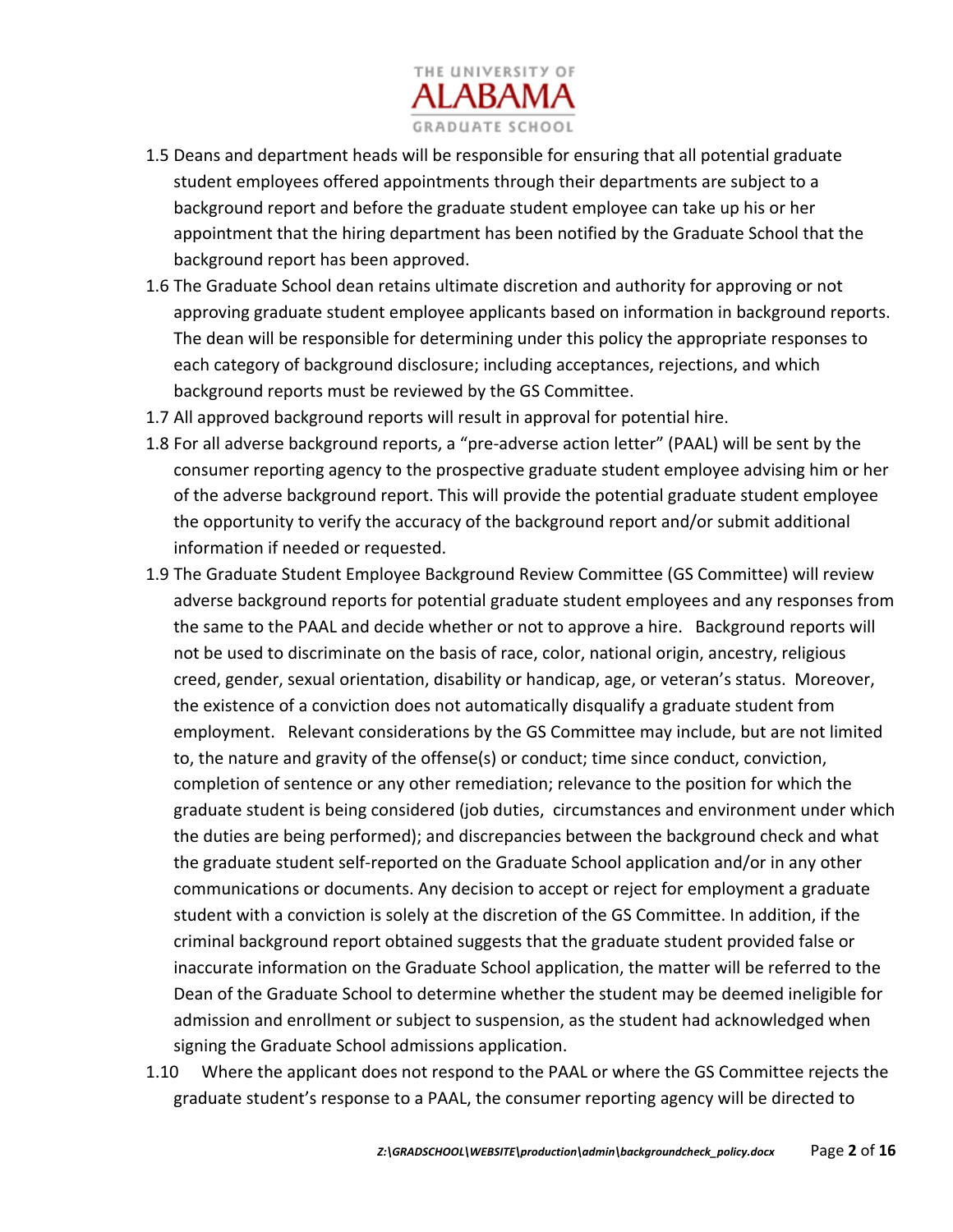

issue an "Adverse action letter" (AAL) to the graduate student stating they will not be hired by UA.

1.11 The background report and its contents are deemed private and confidential and shall be disclosed only for the purposes described in these Procedures for Securing Background Reports for Graduate Student Employees Before Hiring, to those University employees who have a need to know, or as otherwise required or permitted by law.

#### **2.0 Matrix of Responses and Actions**

|    | <b>Type of Response</b>         | <b>Action</b>                                 |
|----|---------------------------------|-----------------------------------------------|
| 1. | Approved report                 | Approve for potential hire                    |
| 2. | Not approved report             | Pre-adverse notice issued, 5 business days to |
|    |                                 | verify accuracy of information in report and  |
|    |                                 | can submit additional information             |
| 3. | Applicant response to PAAL      | Refer to GS committee                         |
|    | 4. GS Committee accepts         | Approve for potential hire                    |
|    | applicant response to PAAL      |                                               |
|    | 5. Applicant does not respond   | Not approved for hire – issue AAL             |
|    | to PAAL                         |                                               |
|    | 6. GS Committee rejects         | Not approved for hire – issue AAL             |
|    | applicant response to PAAL      |                                               |
|    | 7. GS Committee learns of false | Student referred to Dean of the Graduate      |
|    | or misleading information by    | School for determining whether student        |
|    | student on UA Graduate          | subject to revocation of admission, denial of |
|    | School application              | enrollment, or suspension                     |

## **3.0 Timing of Checks and Transition Arrangements**

- 3.1 The Graduate School requires that no graduate student employee appointment can be made without first obtaining an approved background report, and that no department may hire any graduate student employee unless the department has received notice from the Graduate School that the student is cleared for hire.
- 3.2 Each department must make the request for the background report in a timely fashion but only when consent has been obtained from the prospective graduate student employee, as required under federal guidelines. Supervisors must allow sufficient time for the background report to be completed before an appointment can be fully ratified.
- 3.3 Where timing of an appointment is close to the start of the employment assignment and the results of the background report have not been received, the graduate student employee may be permitted to take up his or her employment position but this will be contingent on receiving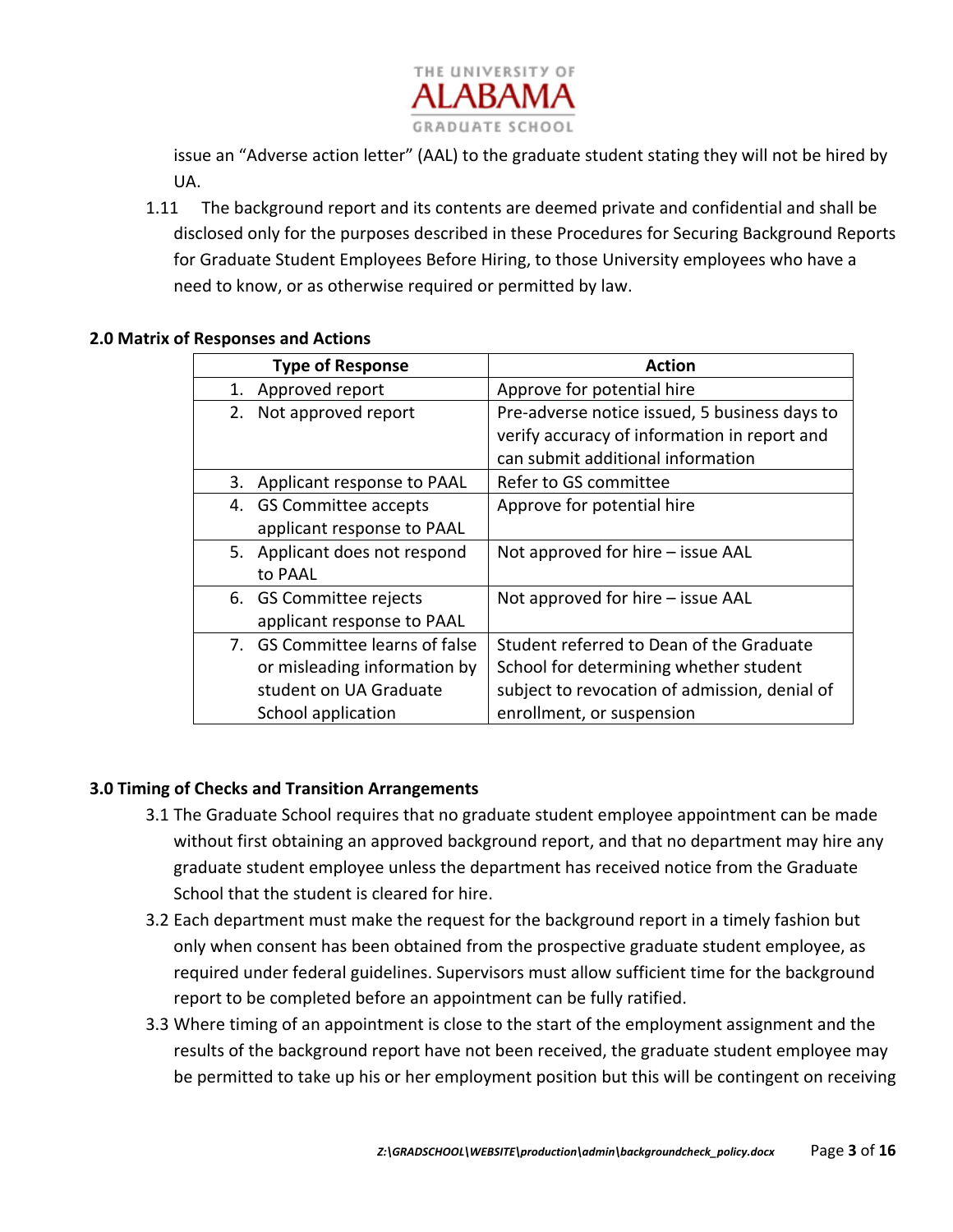

an approved report and UA reserves the right immediately to withdraw and terminate the graduate student's employment where an AAL is issued.

#### **4.0 Process for Identifying, Requesting, and Managing Background Reports**

- 4.1 Only students who have been admitted to Graduate School for study in a degree‐seeking program and who satisfy the general qualifying requirements to hold a graduate student employee position may be considered for employment.
- 4.2 Each hiring department will identify those graduate students whom they wish to appoint as graduate student employees.
- 4.3 All applicants for graduate student employment must submit to a background report as part of the appointment and may only be hired if that report is approved or if the GS Committee approves the report.
- 4.4 An offer letter will be issued by the hiring department by the supervisor of the position or the department head, whichever is appropriate for each department. The letter will include the appropriate paragraph which advises the graduate student that the appointment is contingent upon UA requesting a background report and receiving an approved background report. Each applicant must give his or her consent for the background report as part of the acceptance of the offer. This must be evidenced by the applicant signing two authorization and release forms: one authorizing and consenting to the background check for employment purposes and one authorizing use of the results to compare with answers to criminal history questions the student provided on his/her application to Graduate School. (See Appendix 2 for authorization and release forms). See Appendix 1 for the standard language which must be included in ALL graduate student employee offer letters.
- 4.5 Where an offer of employment has already been made to a graduate student before this policy was enacted and the student has accepted that offer, but the student has not yet started his or her employment, the hiring department must be informed that the graduate student's background report is approved before the student can start work.
- 4.6 All offer letters will now include the two standard authorization and release forms which the offeree will be required to sign and return to the department (see Appendix 2). These authorizations and releases give UA permission to request the background report and use the results for employment purposes and to confirm the accuracy of information the student provided on his/her Graduate School application. EACH DEPARTMENT MUST HAVE THE SIGNED RELEASE FORMS ON FILE BEFORE THE BACKGROUND REPORT CAN BE REQUESTED. Failure of a department to obtain the signed authorization and release forms prior to a background report being requested places the University at risk of non-compliance with the Fair Credit Reporting Act and its regulations.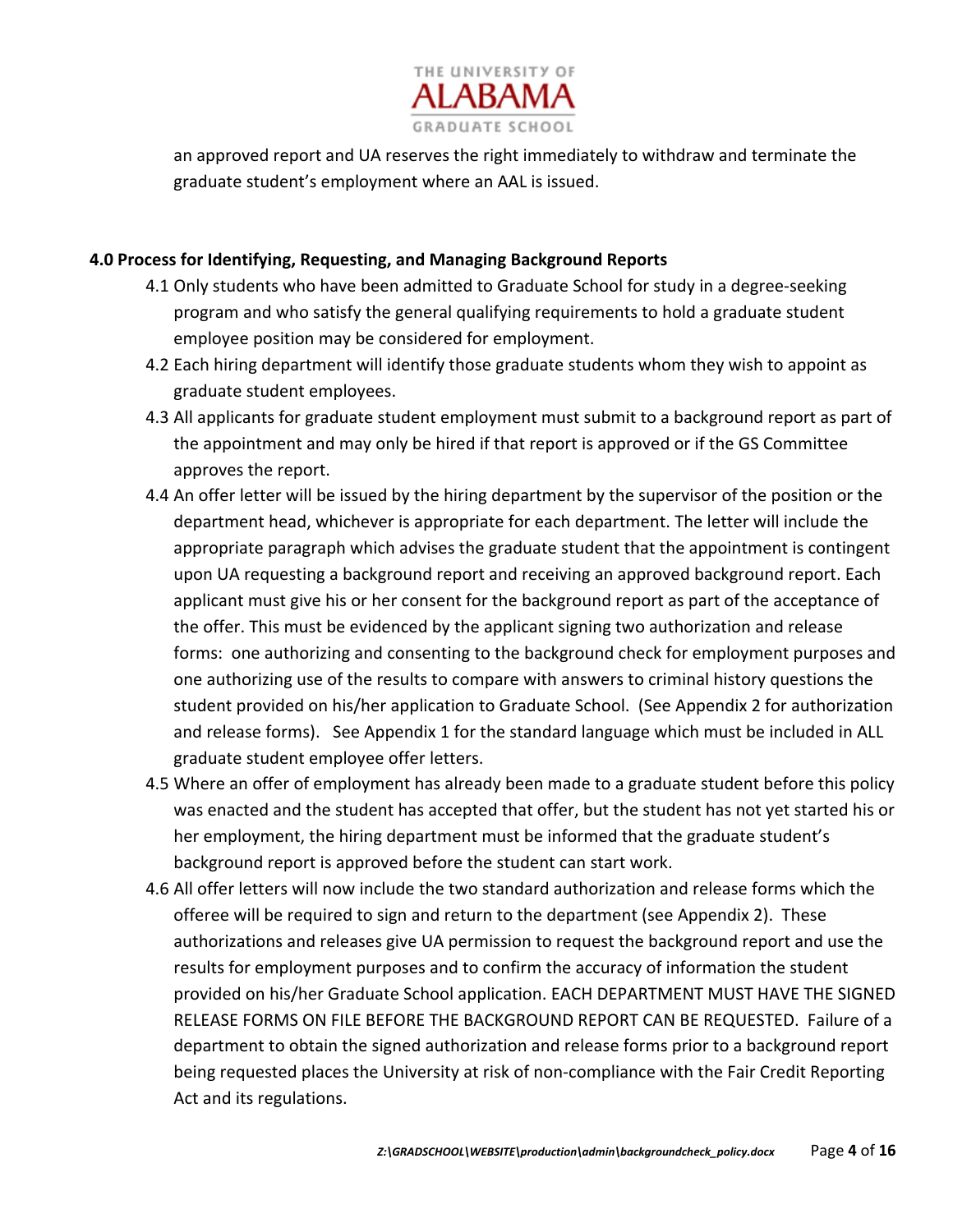

- 4.7 All offer letters will now include a UA standard Memorandum of Appointment (MoA) for each graduate student employee, the form of which will be based on the funding of the appointment. The MoA will include specific reference to the background report requirement and the fact that any employment offer is contingent upon receiving an approved report (i.e. acceptable results). For regularly funded appointments, use the form shown in Appendix 3; for grant or contract funded appointments use the form shown in Appendix 4.
- 4.8 Departments should NOT amend the standard MoA without the expressed prior consent of the Graduate School. No department may modify the MoA in any way to exclude any part or all of this policy or include any additional information.
- 4.9 Once the department has received back the student's acceptance of the employment offer as evidenced by their signature on the MoA and a signed release form – the department will document the receipt and then file these papers in a way which ensures that they can be preserved and easily recovered.
- 4.10 Upon receipt of the two signed authorization and release forms (see Appendix 2), the department will submit the following information to the Director of Administration of the Graduate School via email at john.chambers@ua.edu:

| Department name (initiating the request)                               |
|------------------------------------------------------------------------|
| Candidate phone number (reporting agency may need to contact           |
| applicant)                                                             |
| Name of person submitting the request                                  |
| Email address of person submitting request                             |
| Candidate last name                                                    |
| Candidate first name                                                   |
| Candidate middle name                                                  |
| Candidate sex                                                          |
| Candidate date of birth                                                |
| Candidate current mailing address - street                             |
| Candidate current mailing address - city                               |
| Candidate current mailing address - state                              |
| Candidate current mailing address - zip                                |
| Candidate social security number                                       |
| Candidate UA CWID number                                               |
| Previous international address (if applicable. Depending on country of |
| origin the reporting agency may need to contact applicant for          |
| additional details)                                                    |
| Government ID (for internationals, if applicable/available)            |
| Applicant email address (for reporting agency to send PAAL and AAL     |
| letters when appropriate)                                              |
|                                                                        |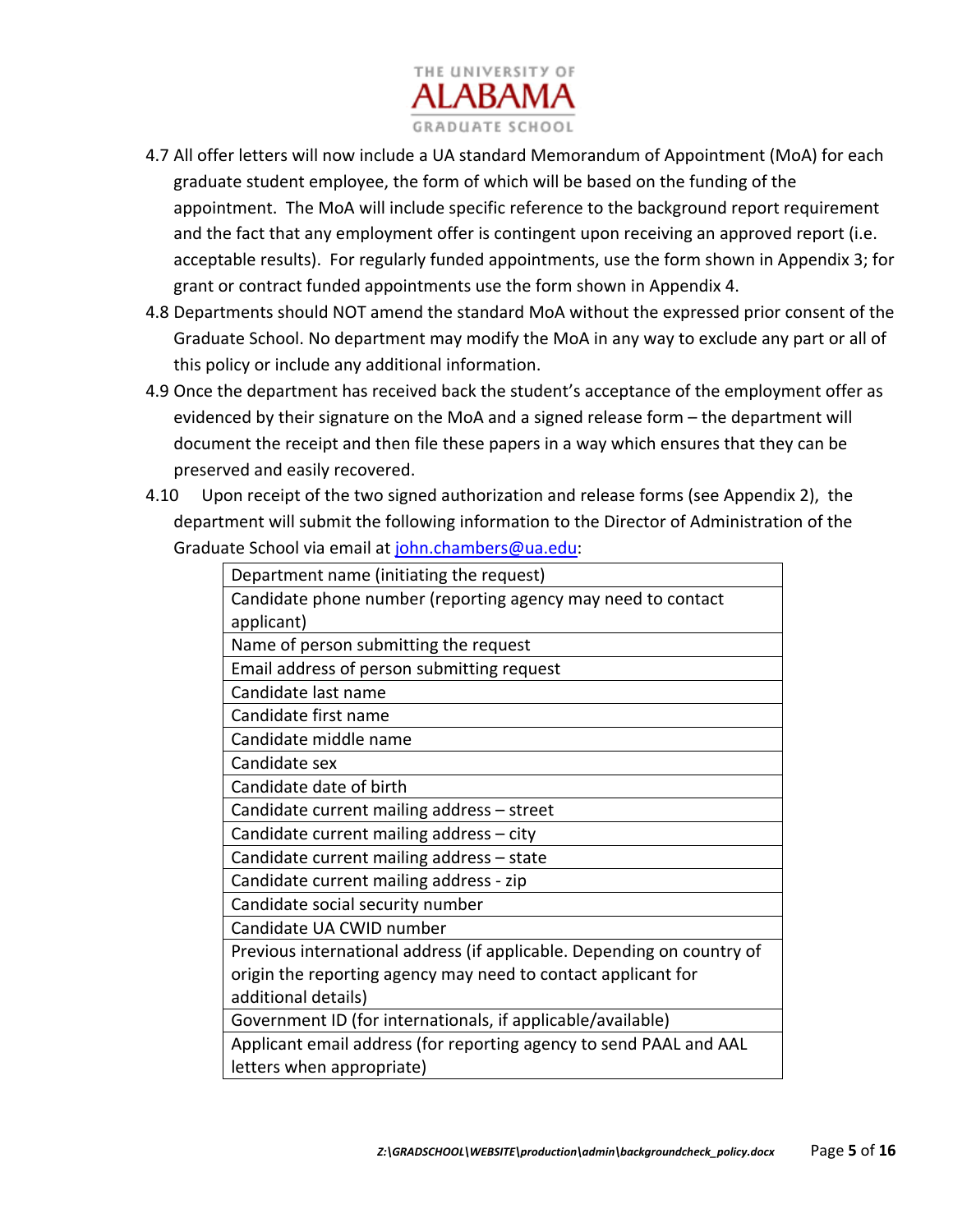

- 4.11 On a daily basis, the Graduate School will compile the emails from each hiring department and input the details into a spreadsheet for submission to the consumer reporting agency.
- 4.12 Upon receipt of results from background reports, the Graduate School will notify the hiring department as appropriate.

#### **5.0 Reacting to Results**

- 5.1 For all approved reports, that information should be noted in the hiring department's records. No further action is needed by the hiring department, and the appointment may proceed.
- 5.2 The Graduate School will update the appropriate Banner screen to register the approval for hire.
- 5.3 For all unapproved background reports, the consumer reporting agency will notify the prospective graduate student employee of an adverse background report by sending a PAAL.
- 5.4 For all unapproved reports, the GS Committee will notify the Graduate School and the Graduate School will advise the hiring department and the reporting agency. If the student does not respond to the PAAL or the GS Committee rejects the student's response to the PAAL, the consumer reporting agency will then send the prospective graduate student employee an AAL.
- 5.5 Where a graduate student employee has already started an assignment contingent upon receiving an approved background report and the report is not approved, that assignment must be terminated immediately.
- 5.6 To the extent it is determined from the criminal background report that the student provided false or misleading information on the UA Graduate School application, the Graduate School Dean will contact the student regarding his/her ineligibility for admission or enrollment or potential for suspension, as indicated on the Graduate School application.

#### **6.0 Recording the Results**

- 6.1 Each hiring department must maintain its own database or register of the following information:
	- Graduate student employee offers made date, name of offeree
	- Date of reply by graduate student employee, register that both MoA and signed release form have been received
	- Date background report request submitted to Graduate School
	- Date report completed and result of report
	- For approved reports, just the date of approval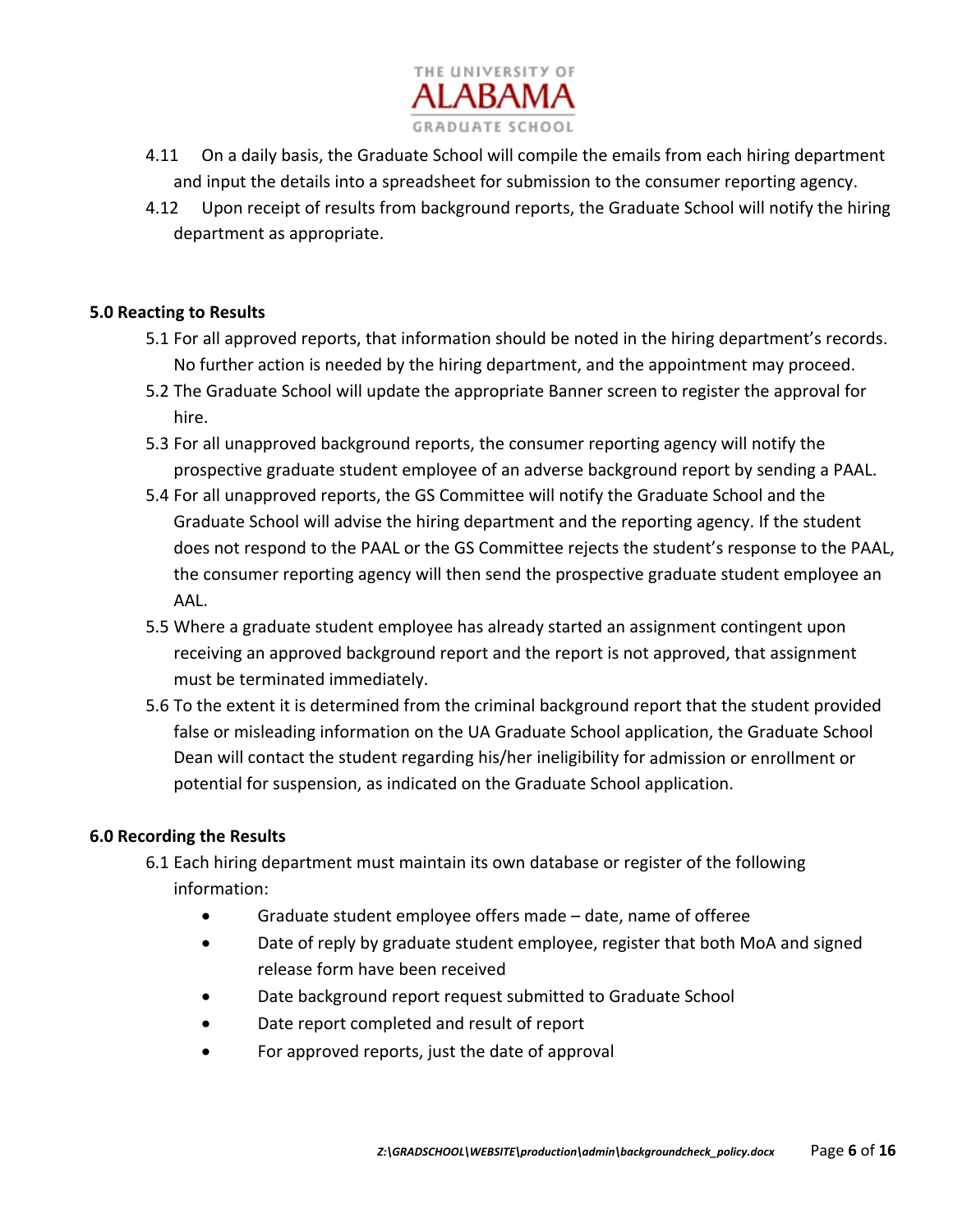

- For unapproved reports, the date of non‐approval plus notation that notice has been conveyed to the potential graduate employee withdrawing the employment offer or terminating the appointment.
- 6.2 Graduate School will update the master database record in Banner for each graduate student employee for the background report initiation and completion. This will show the current status for each graduate student employee. Departments may access this record at any time in order to determine the current status of any graduate student with regard to whether or not an approved background report has been received.

### **7.0 Communicating and Managing the Results**

- 7.1 The Graduate School is responsible for coordinating the graduate student employee background reports and will communicate the report's results to the hiring department when they are published by the consumer reporting agency.
- 7.2 The result which will be reported will only be either "approved" or "unapproved".
- 7.3 Approved background reports will be noted in Banner and in the department database and the hire may proceed.
- 7.4 For all unapproved background reports the consumer reporting agency will send to the prospective graduate student employee a "pre‐adverse action letter" (PAAL). The applicant will then have 5 business days to respond and verify the accuracy of the information in the report or provide the GS Committee with additional information.
- 7.5 All unapproved background reports will similarly be noted in Banner.
- 7.6 All reports sent to the GS Committee must be reviewed in a timely manner.
- 7.7 If the GS Committee determines that a background report will not be approved, then that determination will be sent to the hiring department. This will be noted in Banner and in the hiring department database and the hire may not proceed.
- 7.8 GS Committee will meet regularly to review reports, and may consider e‐meeting options for processing reviews more quickly.

#### **8.0 Frequency of Checks**

- 8.1 A background report will only be required once for any graduate student employee appointment. Approved background reports for graduate student employees will be valid for all future semesters from the date of the report.
- 8.2 However, effective December 1, 2012, all graduate student employees are required to self‐ disclose to Human Resources any post‐employment criminal convictions, other than minor traffic violations, that occur after that date. Disclosures must be submitted to Human Resources on the Disclosure of Criminal Convictions form found on the Human Resources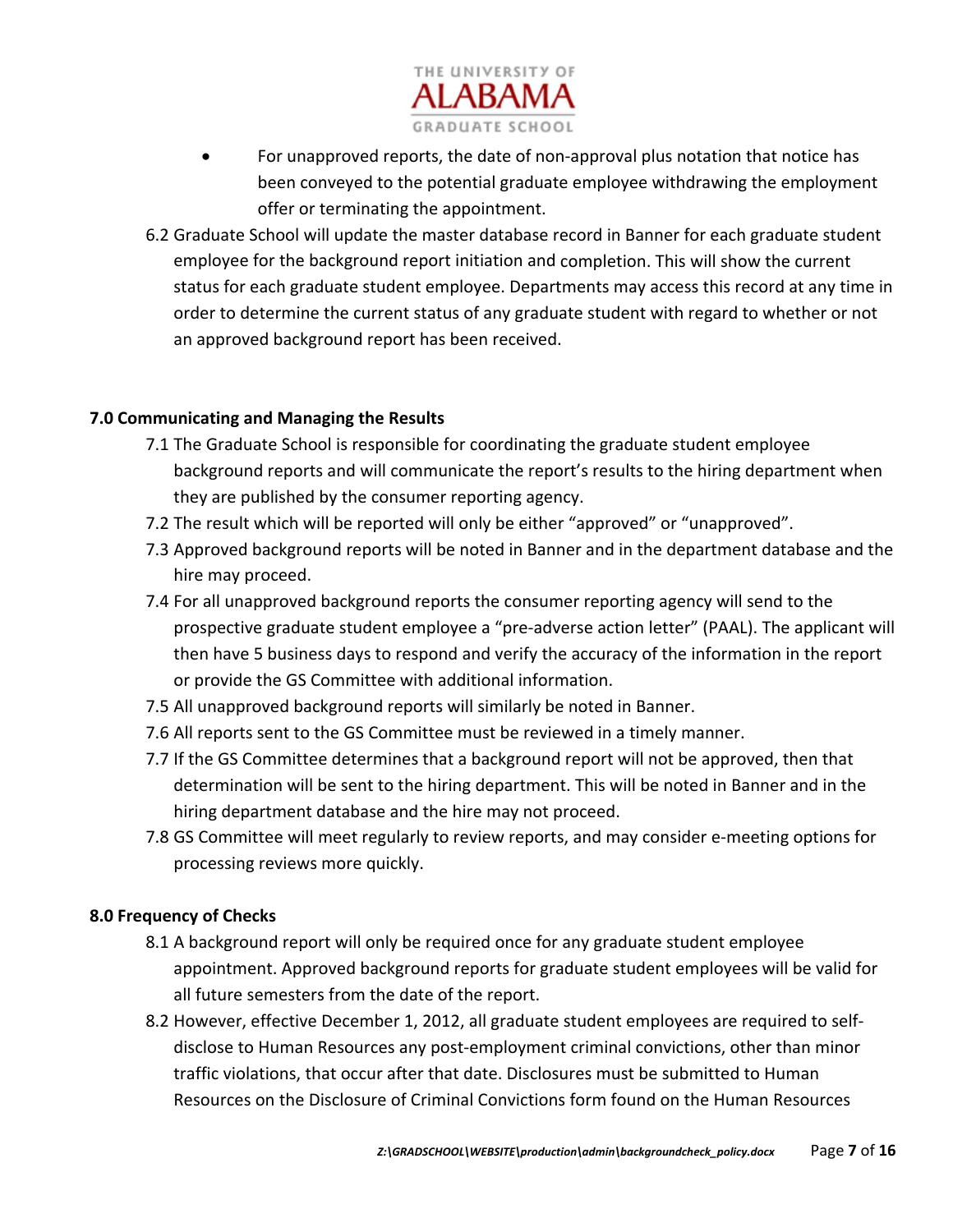

website at

http://hr.ua.edu/employment/Disclosure%20of%20Criminal%20Convictions%20Form.pdf.

8.3 For all students previously hired in an undergraduate position, the student must consent to a new background report as part of the graduate student employment process.

#### **9.0 Parties to the Process**



### **10.0 Graduate Student Employee Background Review Committee (GS Committee)**

- 10.1 The Graduate School dean determines the composition of the GS Committee and invites candidates for membership.
- 10.2 There is no fixed term for Committee members. An offer, acceptance, termination, and resignation can be made at will by the dean of the Graduate School or the member.
- 10.3 The minimum membership of the GS Committee must be:
	- Graduate School Dean, and
	- Either Graduate School Associate or Assistant Dean, and
	- Dean of the academic college or administrative division of the hiring department (or the dean's delegated representative), and
	- Representative from the Student Counseling Center, and
	- UA Police Department representative, and
	- Student Judicial Affairs representative.

The Graduate School dean may invite additional members from time to time at his discretion.

#### **11.0 Other**

11.1 In the future, the Graduate School will design and establish an online process for departments to request the background reports and to receive notices and updates via the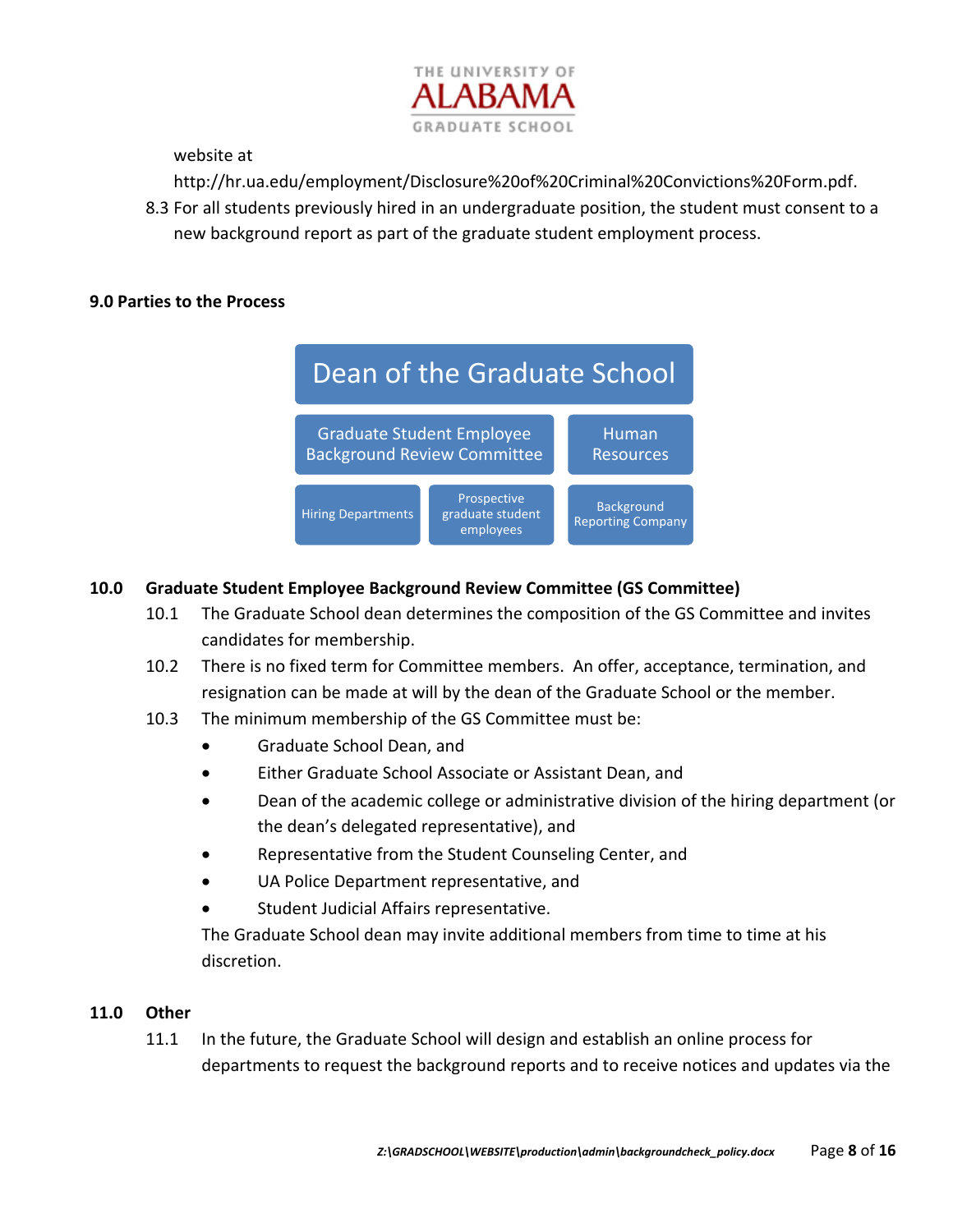

same system. This will be a secure and private system based on the same design as the GA TOPS tuition processing and recording system.

- 11.2 All background reports will come from the consumer reporting agency that the University currently uses for all employee background reports, i.e. Risk Mitigation Inc. Alternative vendors used by some departments for background checks on graduate students for outside internships, clinics, and other purposes may not be used to substitute for the background reports required for Graduate School employment purposes mainly because of timing and because other reports are obtained for specific requirements other than graduate student employment.
- 11.3 The cost of obtaining the background reports will not be charged to students or departments; Academic Affairs and the Graduate School will cover the costs.

**John Chambers Director of Administration August 2012 Version 6.2**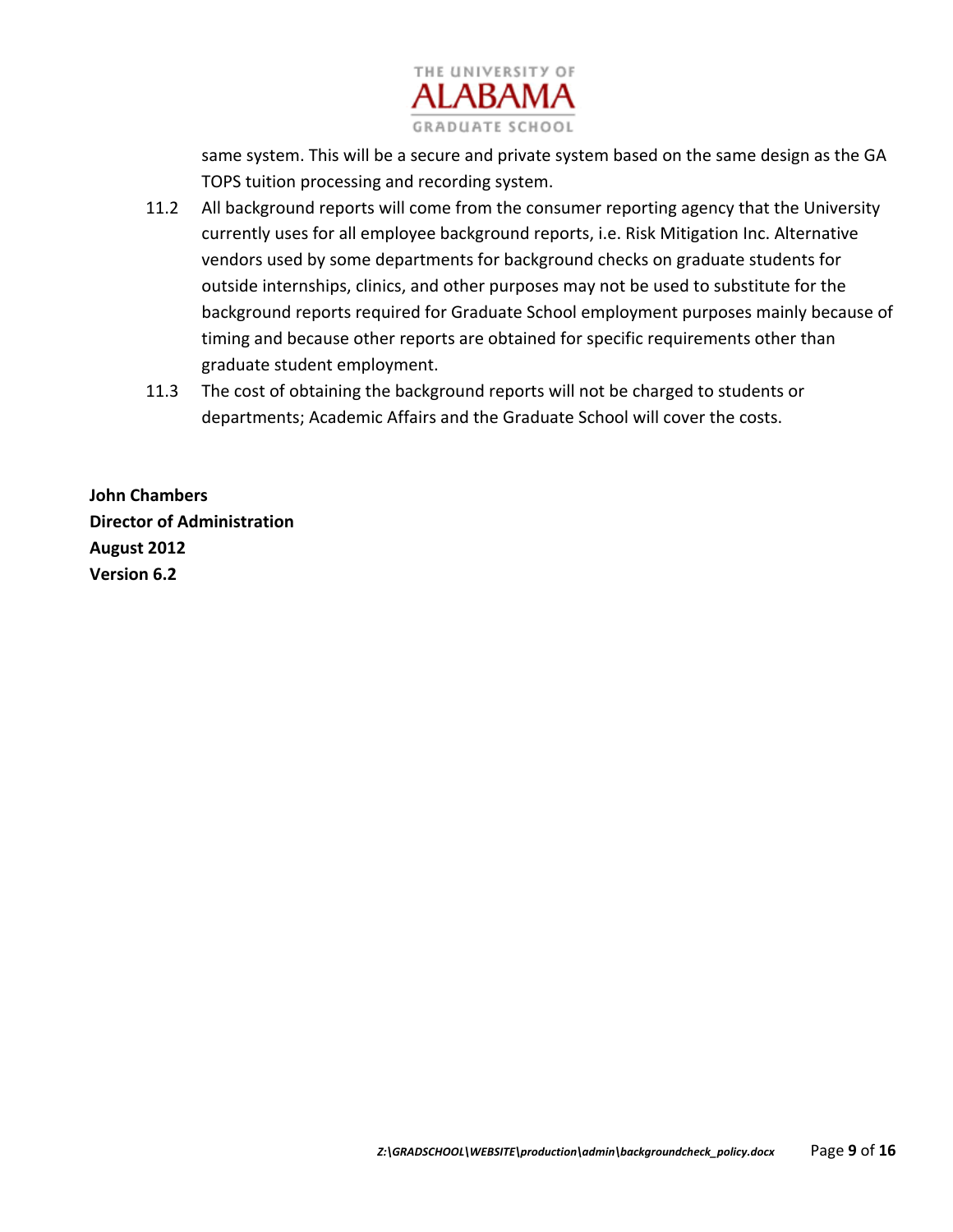

#### **STANDARD BACKGROUND REPORT CONDITIONAL STATEMENT FOR OFFER LETTER**

#### **To be inserted at the start of the offer letter for ALL graduate employees:**

It is a pleasure to formally offer you an appointment as a (insert appropriate graduate employee title here) in our department. This offer of employment is contingent upon receipt of acceptable results on a background report.

Please complete and sign the enclosed Standard Release Form for Graduate Student Employees – Authorization and Release for the Procurement of a Consumer and/or Investigative Consumer Report and Authorization and Release for Use of Criminal Background Check to Confirm Accuracy of Information Provided on UA Graduate School Application, and return it to us immediately.

The background report and its contents are deemed private and confidential and shall be disclosed only for the purposes described in the Procedures for Securing Background Reports for Graduate Student Employees before Hiring, to those University employees who have a need to know, or as otherwise required or permitted by law.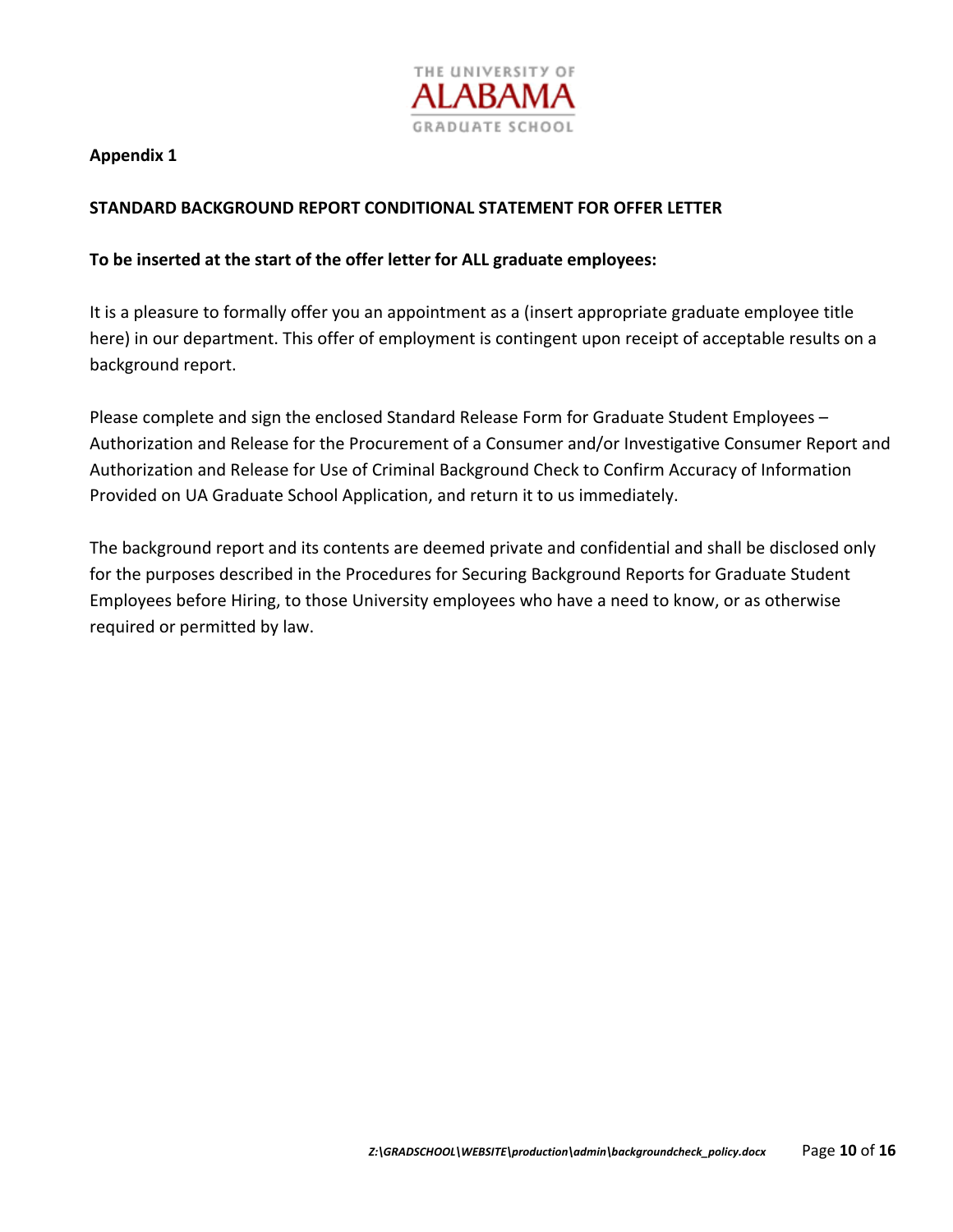

## **STANDARD RELEASE FORM FOR GRADUATE STUDENT EMPLOYEES AUTHORIZATION AND RELEASE FOR THE PROCUREMENT OF A CONSUMER AND/OR INVESTIGATIVE CONSUMER REPORT**

As part of its employment process, The University of Alabama routinely obtains consumer reports and/or credit information on applicants and employees. The information contained in these reports may be used to deny an individual employment or continued employment or promotion with The University of Alabama.

I, the undersigned consumer, do hereby authorize The University of Alabama, by and through an independent contractor (Risk Mitigation Services, Inc.), to procure a consumer report and/or investigative consumer report on me. These above‐mentioned reports may include, but are not limited to: my driving history; education; employment history; social security number verification; criminal history/records; national sex offender database; and/or any other public record. I further authorize The University of Alabama to obtain electronic fingerprints (if requested) on me for purposes of obtaining a consumer report and/or investigative consumer report on me.

I understand that I am entitled to a complete and accurate disclosure of the nature and scope of any consumer report and/or investigative consumer report prepared on me upon my written request to Risk Mitigation Services, Inc. that is made within a reasonable time after the date hereof. I also understand that I may request a written summary of my rights under 15 U.S.C. § 1681 et seq. I further authorize any person, business entity or governmental agency who may have information relevant to the above to disclose the same to The University of Alabama, by and through Risk Mitigation Services, Inc., including, but not limited to, any courthouse, any public agency, any and all law enforcement agencies and any and all credit bureaus, regardless of whether such person, business entity or governmental agency compiled the information itself or received it from other sources.

The University of Alabama hereby discloses to you that a consumer report may be obtained for employment purposes as part of a pre-offer or post-offer of employment background investigation and/or at any time during your employment with The University of Alabama.

Effective December 1, 2012, I understand that whilst a graduate student employee of the University of Alabama I am required to self‐disclose to Human Resources post‐employment criminal convictions, other than minor traffic violations, that occur after that date. Disclosures must be submitted to Human Resources on the Disclosure of Criminal Convictions form found on the Human Resources website at http://hr.ua.edu/employment/Disclosure%20of%20Criminal%20Convictions%20Form.pdf.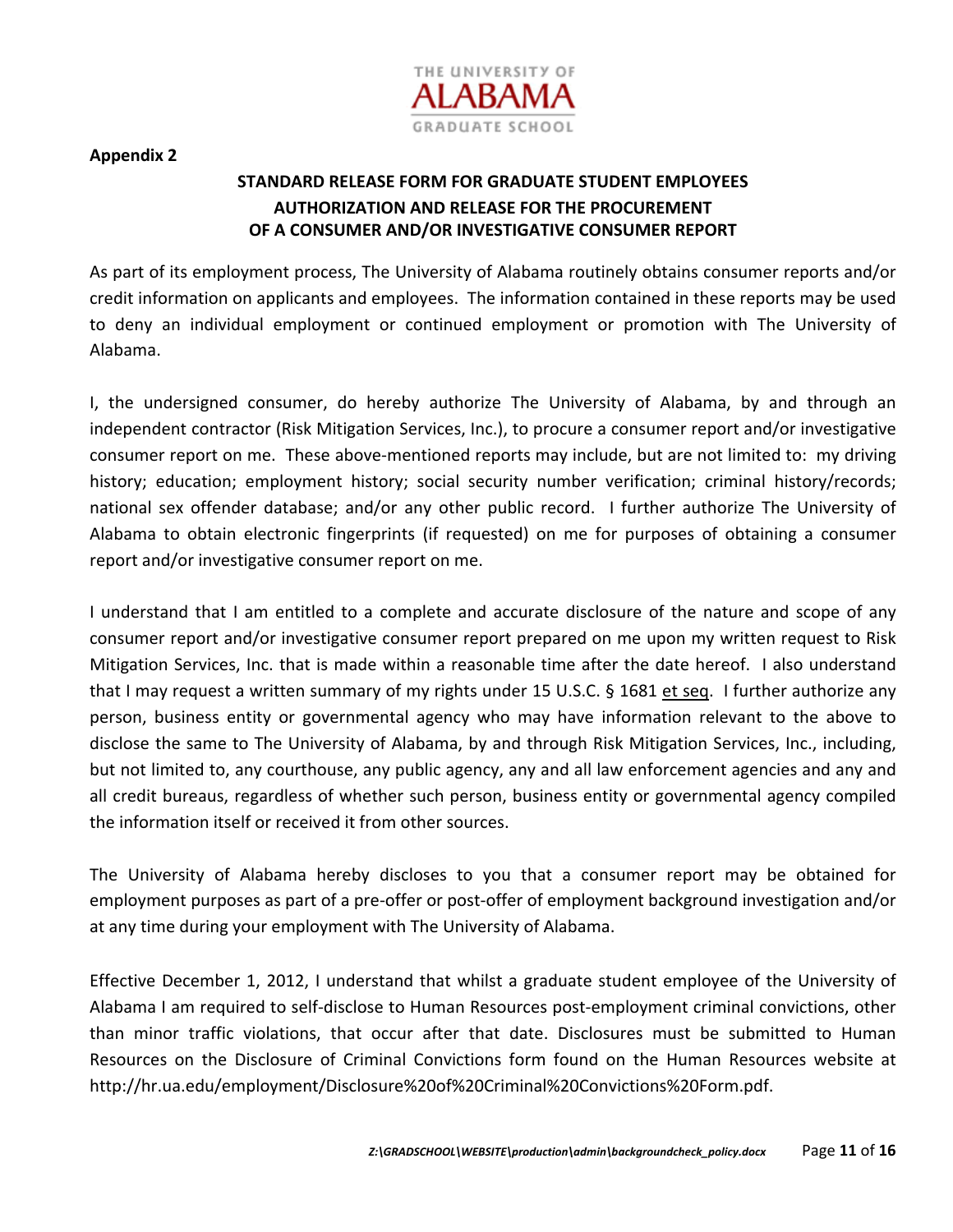

I acknowledge receipt of a clear and conspicuous disclosure provided to me under the provisions of the Fair Credit Reporting Act that The University of Alabama ("The University of Alabama") may seek or obtain consumer reports about me for employment purposes from a consumer reporting agency. I understand and acknowledge:

- 1. That The University of Alabama may use consumer reports to evaluate me for employment, promotion, reassignment, or retention as an employee.
- 2. That The University of Alabama may not obtain a consumer report about me for employment purposes without my authorization.
- 3. Before The University of Alabama denies me employment or makes any other employment decision that adversely affects me based in whole or in part on a consumer report, The University of Alabama must first provide me with a copy of the report and a summary of my rights under the Fair Credit Reporting Act.
- 4. The University of Alabama considers consumer reports to be important tools in its human resources administration, audit and security practices. My failure to authorize The University of Alabama to obtain a consumer report about me or my subsequent revocation of such an authorization may serve as grounds for The University of Alabama to refuse to employ, promote, reassign, or retain me.

I hereby authorize The University of Alabama, including its employees, agents and affiliates, to obtain one or more consumer reports about me for employment purposes at any time or times it deems appropriate. This is a continuing authorization which shall remain in effect until I revoke it in writing, even if my employment is changed from The University of Alabama entity to another that is related by common ownership or affiliated by common corporate control.

| <b>Printed name:</b> |       |        | <b>CWID:</b> |  |
|----------------------|-------|--------|--------------|--|
|                      | First | Middle | Last         |  |
| <b>Signed name:</b>  |       |        | Date:        |  |
|                      |       |        |              |  |

**(PLEASE COMPLETE PAGE TWO ON REVERSE)**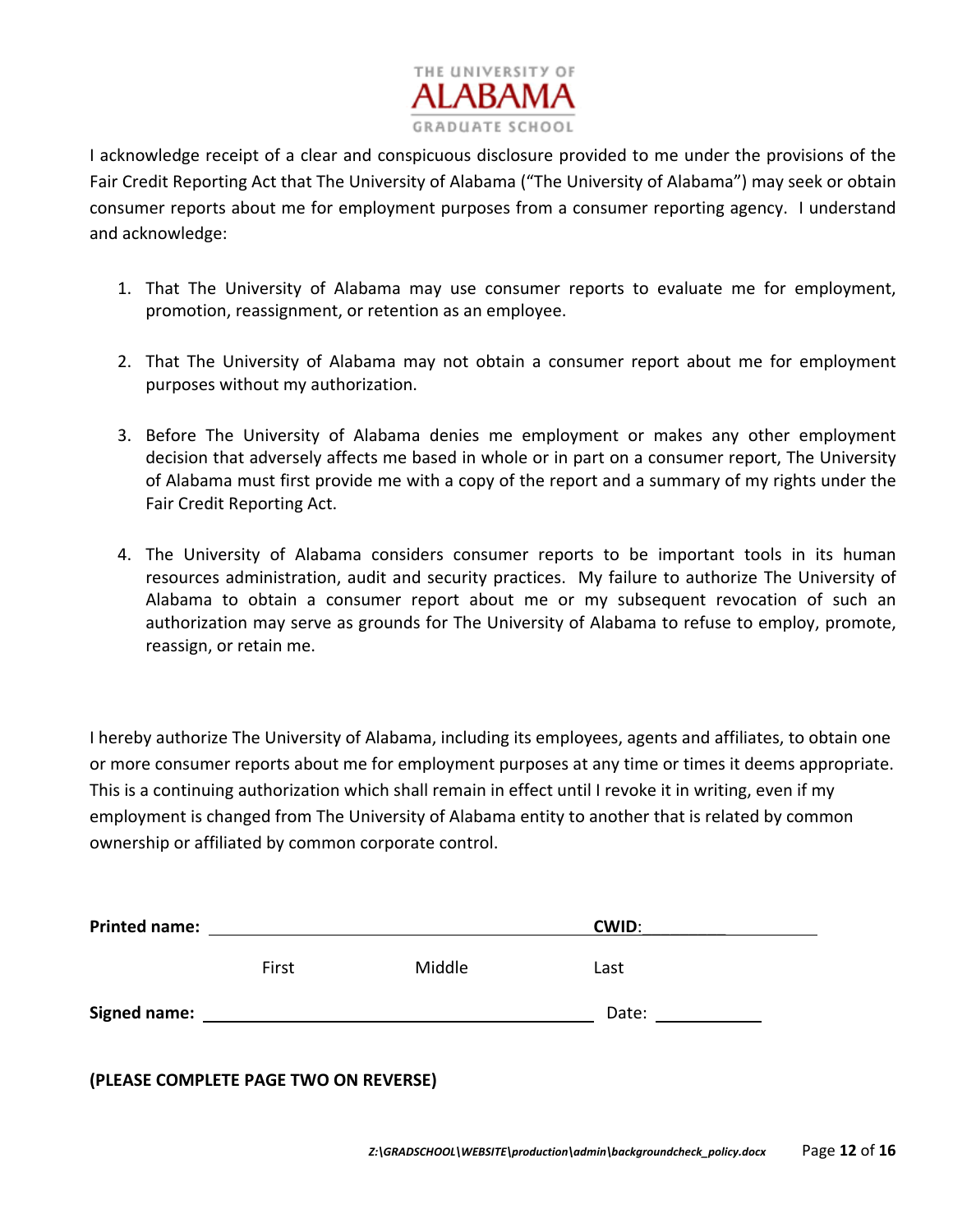

## **FOR GRADUATE STUDENT EMPLOYEES ONLY AUTHORIZATION AND RELEASE FOR USE OF CRIMINAL BACKGROUND CHECK TO CONFIRM ACCURACY OF INFORMATION PROVIDED ON UA GRADUATE SCHOOL APPLICATION**

To the extent I applied to UA Graduate School at the time its application contained questions regarding my criminal background, I consent to the Graduate School using the information obtained from the criminal history and national sex offender registry search to confirm the accuracy of my response to questions on the Graduate School Admissions application related to criminal offenses. I further acknowledge that on my Graduate School application, I certified that the information I provided at that time was complete and accurate, and I verified my understanding that withholding information requested or giving false information could make me ineligible for admission and enrollment or subject to suspension. I understand that if there is an inconsistency between my answer on the application and the information from the criminal history and national sex offender registry report, that my status as a graduate student is subject to review as indicated on the Graduate School application.

I also understand that verity of admissions disclosures and/or proper admission (admission that is based on truthful information) is a prerequisite to graduate student employment; consequently, verification of admission disclosures will be used to evaluate employment eligibility and, if false information was provided, may impact student status.

| <b>Printed name:</b> |       |        | <b>CWID:</b> |  |
|----------------------|-------|--------|--------------|--|
|                      | First | Middle | Last         |  |
| <b>Signed name:</b>  |       |        | Date:        |  |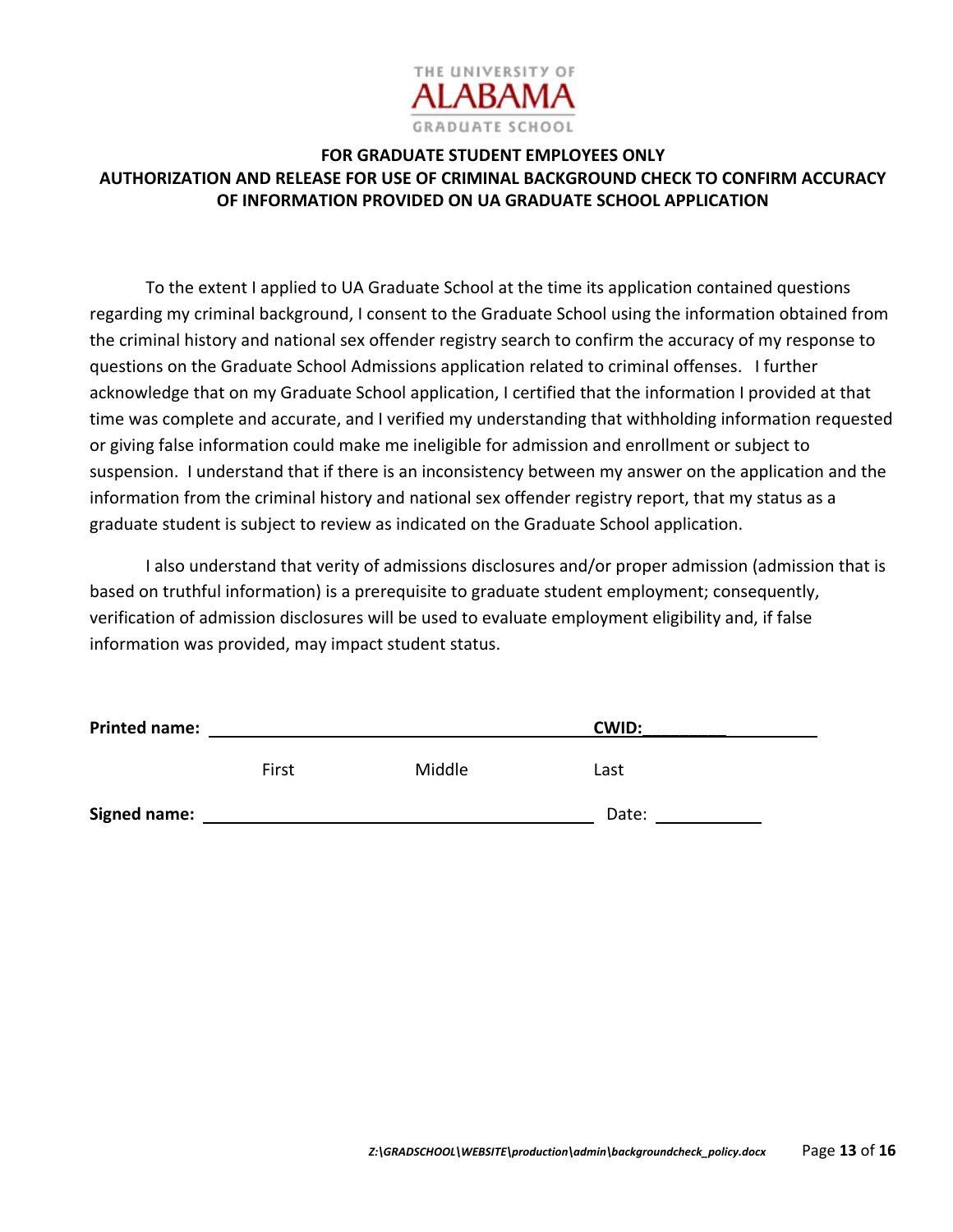

### **Current Address:**

| Street/P.O. Box City State Zip Code Country                                                         |            |                             |  |
|-----------------------------------------------------------------------------------------------------|------------|-----------------------------|--|
| Dates: From $\_\_\_\_\_\_\_\_\$ to $\_\_\_\_\_\_\_\_\_\_\_\_\_\_\$                                  |            |                             |  |
| <b>Former Address:</b>                                                                              |            |                             |  |
| Street/P.O. Box                                                                                     | City State | Zip Code Country            |  |
| Dates: From $\_\_\_\_\_\_\_\_\$ to $\_\_\_\_\_\_\_\_\_\_\_\_\_\_\$                                  |            |                             |  |
| <b>Former Address:</b>                                                                              |            |                             |  |
| Street/P.O. Box                                                                                     |            | City State Zip Code Country |  |
| Dates: From ____/ ____/ _____ to ___/ ___/ ___                                                      |            |                             |  |
|                                                                                                     |            |                             |  |
|                                                                                                     |            |                             |  |
|                                                                                                     |            |                             |  |
| Date of Birth:* ____________                                                                        |            |                             |  |
| * Without this information, we will be unable to properly identify you in the event we find adverse |            |                             |  |

 *Without this information, we will be unable to properly identify you in the event we find adverse information during the course of our background search.*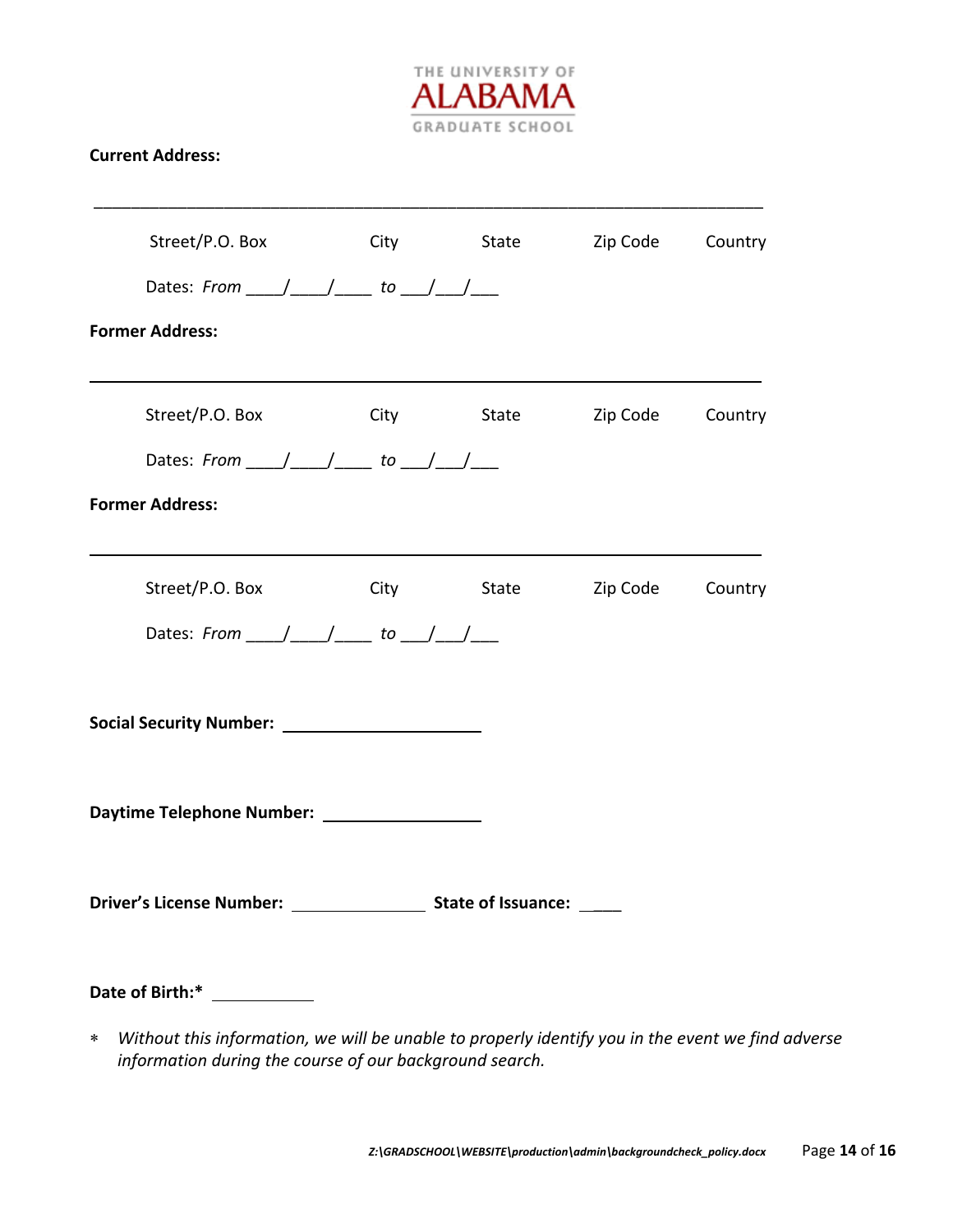

#### THE UNIVERSITY OF ALABAMA GRADUATE SCHOOL

MEMORANDUM OF APPOINTMENT

| <b>MEMORANDUM (Completed by Department):</b> |                         |                                                                                   |                                                                                                  |                                                                                                                    |                                                                                                                                                                                                                                                                                                                 |
|----------------------------------------------|-------------------------|-----------------------------------------------------------------------------------|--------------------------------------------------------------------------------------------------|--------------------------------------------------------------------------------------------------------------------|-----------------------------------------------------------------------------------------------------------------------------------------------------------------------------------------------------------------------------------------------------------------------------------------------------------------|
| Department:                                  |                         |                                                                                   |                                                                                                  |                                                                                                                    |                                                                                                                                                                                                                                                                                                                 |
| From:                                        |                         |                                                                                   |                                                                                                  |                                                                                                                    |                                                                                                                                                                                                                                                                                                                 |
|                                              |                         | (Department Chair/Other Supervisor)                                               |                                                                                                  |                                                                                                                    |                                                                                                                                                                                                                                                                                                                 |
| To:                                          |                         |                                                                                   |                                                                                                  | <b>Student CWID:</b>                                                                                               |                                                                                                                                                                                                                                                                                                                 |
|                                              | (Graduate Student Name) |                                                                                   |                                                                                                  |                                                                                                                    |                                                                                                                                                                                                                                                                                                                 |
|                                              |                         | <b>SUBJECT: Graduate Student Appointment</b>                                      |                                                                                                  |                                                                                                                    |                                                                                                                                                                                                                                                                                                                 |
|                                              |                         |                                                                                   |                                                                                                  |                                                                                                                    | This memorandum confirms your appointment as a Graduate Teaching Research Administrative Student Assistant.                                                                                                                                                                                                     |
|                                              |                         |                                                                                   |                                                                                                  |                                                                                                                    |                                                                                                                                                                                                                                                                                                                 |
|                                              |                         |                                                                                   | <b>GENERAL TERMS OF THE APPOINTMENT (Completed by Department):</b>                               |                                                                                                                    |                                                                                                                                                                                                                                                                                                                 |
| <b>Appointment Semesters:</b>                |                         | Fall                                                                              | (year)                                                                                           |                                                                                                                    |                                                                                                                                                                                                                                                                                                                 |
|                                              |                         | Spring                                                                            | (year)                                                                                           |                                                                                                                    |                                                                                                                                                                                                                                                                                                                 |
|                                              |                         | <b>Summer</b>                                                                     | (year)                                                                                           |                                                                                                                    |                                                                                                                                                                                                                                                                                                                 |
|                                              |                         |                                                                                   |                                                                                                  |                                                                                                                    |                                                                                                                                                                                                                                                                                                                 |
| <b>Starting Date:</b>                        |                         |                                                                                   |                                                                                                  | <b>Termination Date:</b>                                                                                           |                                                                                                                                                                                                                                                                                                                 |
| <b>Monthly Stipend or Hourly</b>             |                         |                                                                                   |                                                                                                  |                                                                                                                    |                                                                                                                                                                                                                                                                                                                 |
| Rate:                                        |                         |                                                                                   |                                                                                                  | <b>Total Stipend:</b>                                                                                              |                                                                                                                                                                                                                                                                                                                 |
| <b>FTE:</b>                                  |                         |                                                                                   |                                                                                                  | No. of hours per week:                                                                                             |                                                                                                                                                                                                                                                                                                                 |
| Tuition Award (Y/N):                         |                         |                                                                                   |                                                                                                  | Health Insurance (Y/N):                                                                                            |                                                                                                                                                                                                                                                                                                                 |
|                                              |                         |                                                                                   |                                                                                                  |                                                                                                                    |                                                                                                                                                                                                                                                                                                                 |
| Immediate Supervisor:                        |                         |                                                                                   |                                                                                                  |                                                                                                                    |                                                                                                                                                                                                                                                                                                                 |
| <b>Specific Duties:</b>                      |                         |                                                                                   |                                                                                                  |                                                                                                                    |                                                                                                                                                                                                                                                                                                                 |
|                                              |                         |                                                                                   |                                                                                                  |                                                                                                                    |                                                                                                                                                                                                                                                                                                                 |
|                                              |                         |                                                                                   |                                                                                                  |                                                                                                                    |                                                                                                                                                                                                                                                                                                                 |
|                                              |                         |                                                                                   |                                                                                                  |                                                                                                                    |                                                                                                                                                                                                                                                                                                                 |
|                                              |                         |                                                                                   |                                                                                                  |                                                                                                                    |                                                                                                                                                                                                                                                                                                                 |
|                                              |                         |                                                                                   |                                                                                                  | Date                                                                                                               |                                                                                                                                                                                                                                                                                                                 |
| <b>Supervisor's Signature</b>                |                         |                                                                                   |                                                                                                  |                                                                                                                    |                                                                                                                                                                                                                                                                                                                 |
|                                              |                         |                                                                                   |                                                                                                  |                                                                                                                    |                                                                                                                                                                                                                                                                                                                 |
| Department Chair's Signature                 |                         |                                                                                   |                                                                                                  | <b>Date</b>                                                                                                        |                                                                                                                                                                                                                                                                                                                 |
|                                              |                         |                                                                                   |                                                                                                  |                                                                                                                    |                                                                                                                                                                                                                                                                                                                 |
|                                              |                         | <b>CERTIFICATION (Completed by Graduate Student):</b>                             |                                                                                                  |                                                                                                                    |                                                                                                                                                                                                                                                                                                                 |
| $\mathbf{L}$                                 |                         |                                                                                   |                                                                                                  | I understand this appointment is contingent upon a receipt of acceptable results on a background report.           |                                                                                                                                                                                                                                                                                                                 |
|                                              |                         | could result in termination of this position by UA.                               |                                                                                                  |                                                                                                                    | 2. I agree to notify UA immediately of any arrest or conviction and understand that such events or failure to notify UA immediately of such events                                                                                                                                                              |
|                                              |                         |                                                                                   |                                                                                                  |                                                                                                                    | 3. If at any time after my background check has been approved by UA and I am cleared for hire, UA learns of new arrests or convictions, or any other                                                                                                                                                            |
|                                              |                         |                                                                                   |                                                                                                  |                                                                                                                    | behavior that is of concern to UA, I understand that UA can require me to re-submit to a background check as a condition of continuing                                                                                                                                                                          |
| employment or re-employment.                 |                         |                                                                                   |                                                                                                  |                                                                                                                    |                                                                                                                                                                                                                                                                                                                 |
|                                              |                         |                                                                                   |                                                                                                  |                                                                                                                    | I confirm that I qualify to hold this assistantship in accordance with the criteria set out in the Graduate School Catalog, in particular that I am enrolled                                                                                                                                                    |
|                                              |                         |                                                                                   |                                                                                                  |                                                                                                                    | full time as a graduate degree student, maintain a cumulative GPA of at least 3.0 (except during the first 12 graduate semester hours of study or hourly                                                                                                                                                        |
|                                              |                         |                                                                                   |                                                                                                  |                                                                                                                    | paid appointments), and register for the minimum number of class hours commensurate with the FTE of this position <sup>1,2</sup> . I understand and agree that<br>continuation of this appointment to its scheduled termination date is dependent upon my meeting the performance standards established by this |
|                                              |                         |                                                                                   |                                                                                                  |                                                                                                                    | department and compliance with all policies in the Graduate Catalog and general UA employment and student policies. However, the University                                                                                                                                                                     |
|                                              |                         |                                                                                   |                                                                                                  |                                                                                                                    | reserves the right to terminate a GA support package, including all parts, immediately and without prior notice if, in the judgment of the Department                                                                                                                                                           |
|                                              |                         |                                                                                   |                                                                                                  |                                                                                                                    | Chair and concurrence of the Dean, such action is warranted. I also understand that graduate assistants whose appointments are terminated before the                                                                                                                                                            |
|                                              |                         |                                                                                   |                                                                                                  |                                                                                                                    | end of the academic semester or term are only eligible for reduced tuition grants <sup>3</sup> . I understand and agree that, if I resign or am dismissed from my                                                                                                                                               |
|                                              |                         |                                                                                   |                                                                                                  |                                                                                                                    | assistantship or the University before the end of the academic semester or term, that I will be personally responsible for the payment of any tuition and<br>fees that are not covered by my reduced tuition grant. To the extent my appointment is extended beyond the termination date listed above, I agree  |
|                                              |                         |                                                                                   | that my continued appointment is subject to the same terms and conditions noted above.           |                                                                                                                    |                                                                                                                                                                                                                                                                                                                 |
|                                              |                         |                                                                                   |                                                                                                  | <sup>1</sup> See Qualifications for Graduate Assistantship at http://graduate.ua.edu/publications/dept/guide2.html |                                                                                                                                                                                                                                                                                                                 |
|                                              |                         |                                                                                   | <sup>2</sup> See Enrollment Requirements at http://graduate.ua.edu/publications/dept/guide4.html |                                                                                                                    |                                                                                                                                                                                                                                                                                                                 |
|                                              |                         |                                                                                   | <sup>3</sup> Reduced tuition grants are computed on the following basis:                         |                                                                                                                    |                                                                                                                                                                                                                                                                                                                 |
|                                              |                         | appointment ended during the 1st week<br>appointment ended during 2nd to 4th week |                                                                                                  | : no tu kion grant<br>: 25% of initial grant                                                                       |                                                                                                                                                                                                                                                                                                                 |

#### Student's Signature

Date

Distribution: Graduate Assistant (1), Academic Department (1), The Graduate School (Forward the Graduate School Copy with the Personnel Action Form)<br>THE GRADUATE SCHOOL, 102 ROSE ADMIN BLDG, BOX 870118, TUSCALOOSA, AL 3548